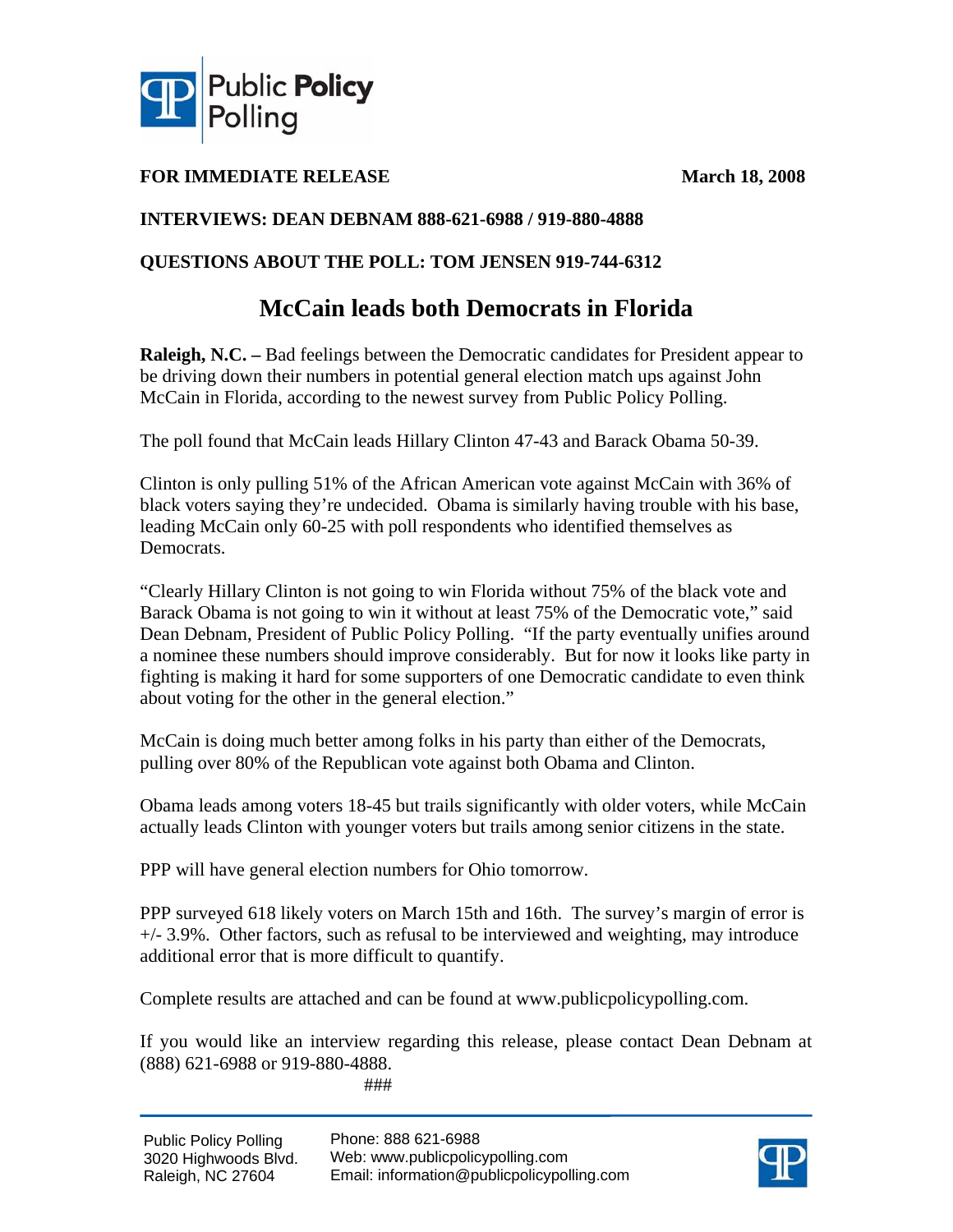

# **Florida Survey Results**

- **Q1** If the election for President was between Democrat Hillary Clinton and Republican John McCain, who would you vote for? If Hillary Clinton, press 1. If John McCain, press 2. If you're undecided, press 3. *Clinton*..................... 43% *Undecided*............... 10% *McCain*.................... 47% **Q2** If the election for President was between Republican John McCain and Democrat Barack Obama, who would you vote for? If John McCain, press 1. If Barack Obama, press 2. If you're undecided, press 3. *McCain*............................................................ 50% *Obama*............................................................ 39% *Undecided*....................................................... 11% **Q3** I am going to name 7 issues. Which of these is most important to you? The War in Iraq, education, the economy and jobs, taxes, moral or family values, health care, or immigration. If the War in Iraq is most important, press 1. If education, press 2. If the economy and jobs, press 3. If taxes, press 4. If moral and family values, press 5. If health care, press 6. If immigration, press 7. If some other issue is most important, press 8. *War in Iraq* ............ 24% *Education* .............. 6% *Economy and jobs*. 47% *Taxes* .................... 6% 7% *Moral and family values*.................... *Health care*............ 3% *Immigration* ........... 4% *Other*..................... 2%
	- **Q4** If you are a woman, press 1, if a man, press 2. *Women* ................... 54% *Men*......................... 46%
	- **Q5** If you are a Democrat, press 1. If a Republican, press 2. If other, press 3. *Democrat* ........................................................ 49% *Republican*...................................................... 40% *Other*............................................................... 11%
	- **Q6** If you are Hispanic, press 1. If you are white, press 2. If you are African American, press 3. If other, press 4. *Hispanic* .................. 16% *African American* .... 12% *White* ...................... 69% *Other*....................... 3% **Q7** If you are 18 to 29 years old, press 1 now. If you are 30 to 45, press 2. If you are 46 to 65, press 3. If older than 65, press 4.

*30-45*....................... 19% *Older than 65*.......... 34%

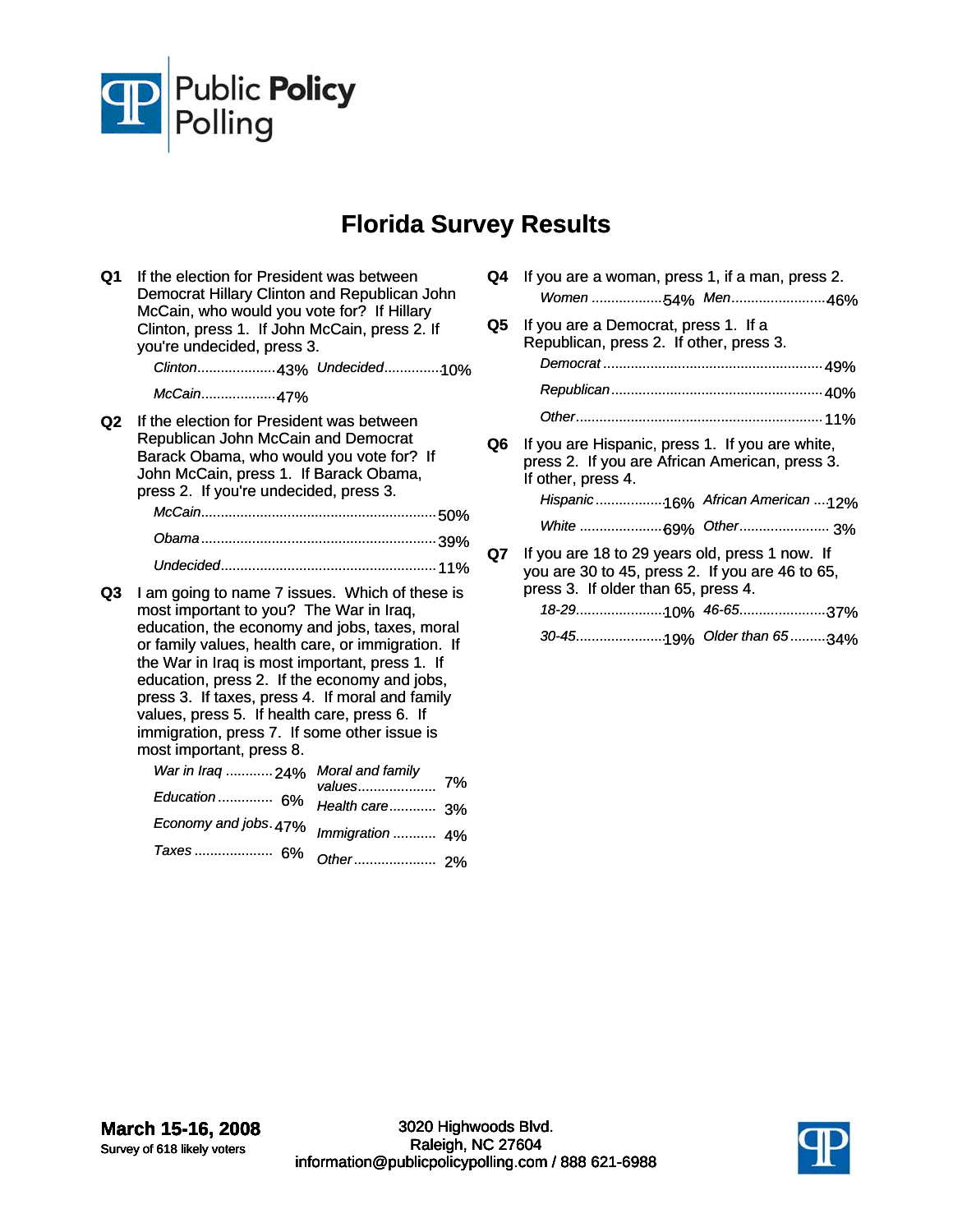

#### **Crosstabs**

|                       |     | Gender         |         |
|-----------------------|-----|----------------|---------|
|                       |     | Base Women Men |         |
| <b>Clinton/McCain</b> |     |                |         |
| <b>Clinton</b>        | 43% |                | 48% 38% |
| <b>McCain</b>         | 47% |                | 40% 55% |
| <b>Undecided</b>      | 10% | 13%            | 8%      |

|               |     | Gender                |         |  |
|---------------|-----|-----------------------|---------|--|
|               |     | <b>Base Women Men</b> |         |  |
| McCain/Obama  |     |                       |         |  |
| <b>McCain</b> | 50% |                       | 48% 53% |  |
| <b>Obama</b>  | 39% |                       | 39% 38% |  |
| Undecided     | 11% | 13%                   | 9%      |  |

|                        |     | Party |                                |     |  |  |  |
|------------------------|-----|-------|--------------------------------|-----|--|--|--|
|                        |     |       | Base Democrat Republican Other |     |  |  |  |
| <b>IClinton/McCain</b> |     |       |                                |     |  |  |  |
| <b>Clinton</b>         | 43% | 74%   | 10%                            | 26% |  |  |  |
| <b>McCain</b>          | 47% | 12%   | 86%                            | 58% |  |  |  |
| <b>Undecided</b>       | 10% | 14%   | 4%                             | 15% |  |  |  |

|                  |     | Party |                                      |     |  |
|------------------|-----|-------|--------------------------------------|-----|--|
|                  |     |       | Base   Democrat   Republican   Other |     |  |
| McCain/Obama     |     |       |                                      |     |  |
| <b>McCain</b>    | 50% | 25%   | 83%                                  | 46% |  |
| Obama            | 39% | 60%   | 13%                                  | 36% |  |
| <b>Undecided</b> | 11% | 15%   | 4%                                   | 18% |  |

|                       |     | Race |     |                                               |     |  |  |  |  |
|-----------------------|-----|------|-----|-----------------------------------------------|-----|--|--|--|--|
|                       |     |      |     | African<br>Base Hispanic White American Other |     |  |  |  |  |
| <b>Clinton/McCain</b> |     |      |     |                                               |     |  |  |  |  |
| <b>Clinton</b>        | 43% | 47%  | 41% | 51%                                           | 45% |  |  |  |  |
| <b>McCain</b>         | 47% | 47%  | 52% | 13%                                           | 50% |  |  |  |  |
| <b>Undecided</b>      | 10% | 7%   | 7%  | 36%                                           | 5%  |  |  |  |  |

|                  |     | Race |     |                                               |     |  |  |  |  |
|------------------|-----|------|-----|-----------------------------------------------|-----|--|--|--|--|
|                  |     |      |     | African<br>Base Hispanic White American Other |     |  |  |  |  |
| McCain/Obama     |     |      |     |                                               |     |  |  |  |  |
| <b>McCain</b>    | 50% | 52%  | 57% | 9%                                            | 45% |  |  |  |  |
| Obama            | 39% | 41%  | 31% | 81%                                           | 35% |  |  |  |  |
| <b>Undecided</b> | 11% | 7%   | 12% | 11%                                           | 20% |  |  |  |  |

|                       |             | Age             |              |        |                     |
|-----------------------|-------------|-----------------|--------------|--------|---------------------|
|                       | <b>Base</b> | 18-<br>29       | $30 -$<br>45 | $46 -$ | Older<br>65 than 65 |
| <b>Clinton/McCain</b> |             |                 |              |        |                     |
| <b>Clinton</b>        |             | 43% 38% 39% 43% |              |        | 47%                 |
| <b>McCain</b>         |             | 47% 52% 49% 48% |              |        | 43%                 |
| <b>Undecided</b>      |             | 10% 11% 12% 10% |              |        | 10%                 |

|              |             | Age                       |                        |                                                       |
|--------------|-------------|---------------------------|------------------------|-------------------------------------------------------|
|              | <b>Base</b> | $18 -$<br>29 <sub>1</sub> |                        | 30- $\begin{array}{ c c } 46-$ Older<br>45 65 than 65 |
| McCain/Obama |             |                           |                        |                                                       |
| McCain I     |             |                           | 50% 46% 44% 52%        | 54%                                                   |
| <b>Obama</b> |             |                           | <b>39%</b> 46% 47% 38% | 33%                                                   |
| Undecided l  |             |                           | 11% 9% 9% 11%          | 13%                                                   |